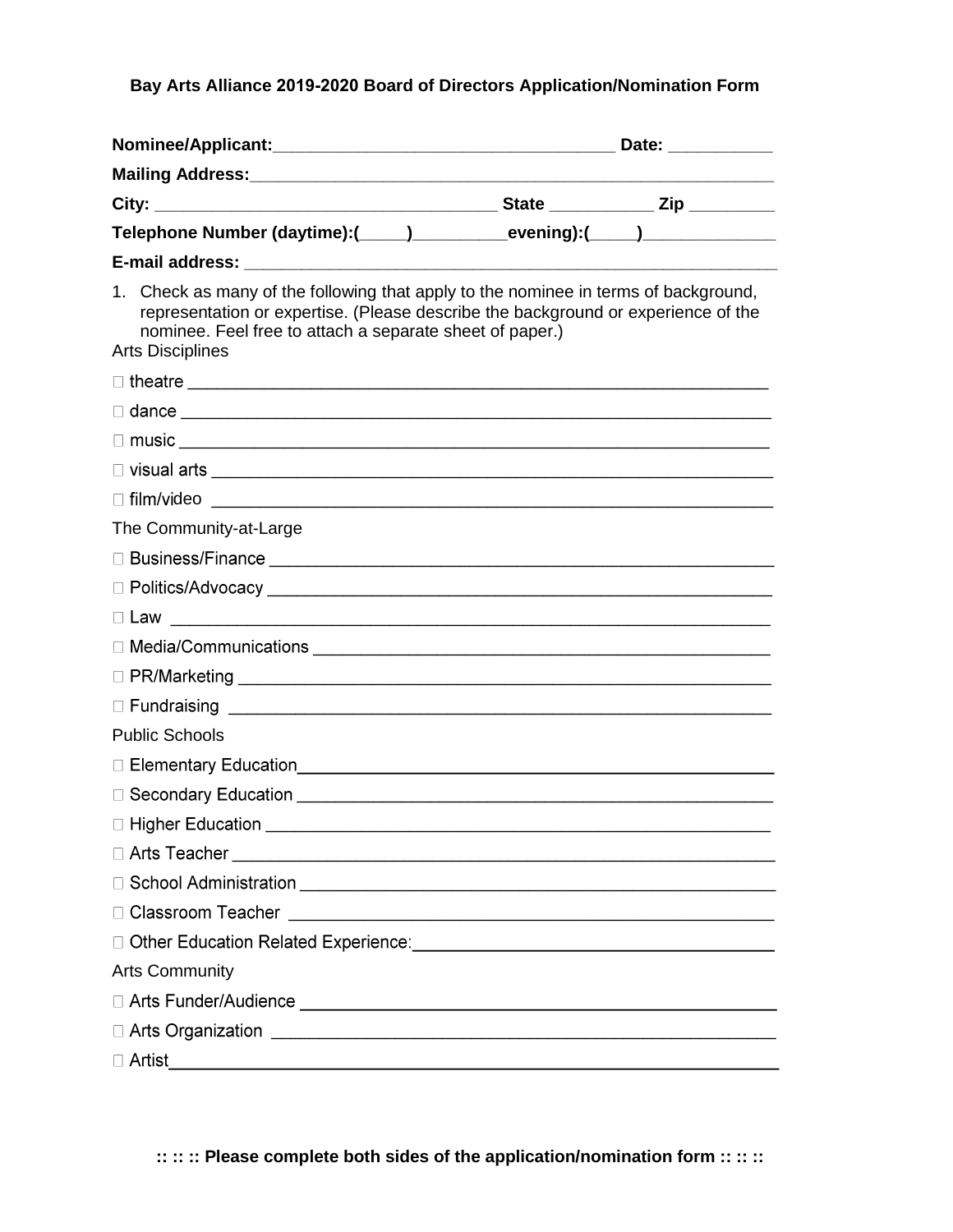#### **Other Information about Nominee:**

| □            | <b>Presenting Arts Series Sponsor</b>                                          | □ | <b>Backstage Pass Series Sponsor</b>                                                                                                                                                                  |
|--------------|--------------------------------------------------------------------------------|---|-------------------------------------------------------------------------------------------------------------------------------------------------------------------------------------------------------|
| □            | Arts in Education Sponsor<br>Center for the Arts Supporter                     | 0 | Bay Arts Alliance Member/Season Ticket Holder                                                                                                                                                         |
|              | positions has the nominee held?)                                               |   | 2. What other background makes the nominee a strong candidate for a position as a board member?<br>(For example, what other volunteer positions, applicable work and educational experience, or board |
|              |                                                                                |   | 3. What other community board commitments do you have that might impact serving on the board of                                                                                                       |
|              | Bay Arts Alliance? i.e. standing meetings, fundraising conflicts               |   |                                                                                                                                                                                                       |
|              | 4. Why do you wish to serve on the board?                                      |   |                                                                                                                                                                                                       |
| First        | document and rank the committees in order of preference.                       |   | 5. Board Members are encouraged to serve on at least one committee. Please refer to attached<br>Second                                                                                                |
| <b>Third</b> |                                                                                |   |                                                                                                                                                                                                       |
|              |                                                                                |   | 6a. Have you read the guidelines & responsibilities for a board member? ___ yes ____ no.                                                                                                              |
|              | 6b. Do you agree to them? _____ yes _____ no                                   |   |                                                                                                                                                                                                       |
|              | 7. Please attach resume to this application/nomination form.                   |   |                                                                                                                                                                                                       |
|              | Information regarding person completing this form (if other than the nominee)* |   |                                                                                                                                                                                                       |
|              |                                                                                |   |                                                                                                                                                                                                       |
|              | Mailing Address Management and the Mailing Address                             |   |                                                                                                                                                                                                       |
| $City_$      |                                                                                |   | State _______ Zip code ____________                                                                                                                                                                   |
|              |                                                                                |   |                                                                                                                                                                                                       |
|              | Nominating Committee Chair/President Elect.                                    |   | * If nominee is applying directly, please provide 2-3 references (name/contact info). Please<br>return this application and attachments to the attention of Janice Lucas, Bay Arts Alliance           |
|              |                                                                                |   | mail: P.O. Box 1153, Panama City, FL 32402                                                                                                                                                            |
|              |                                                                                |   | deliver: Panama City Center for the Arts building<br>19 East 4th St, Downtown Panama City                                                                                                             |
|              |                                                                                |   | email: applications@bayarts.org                                                                                                                                                                       |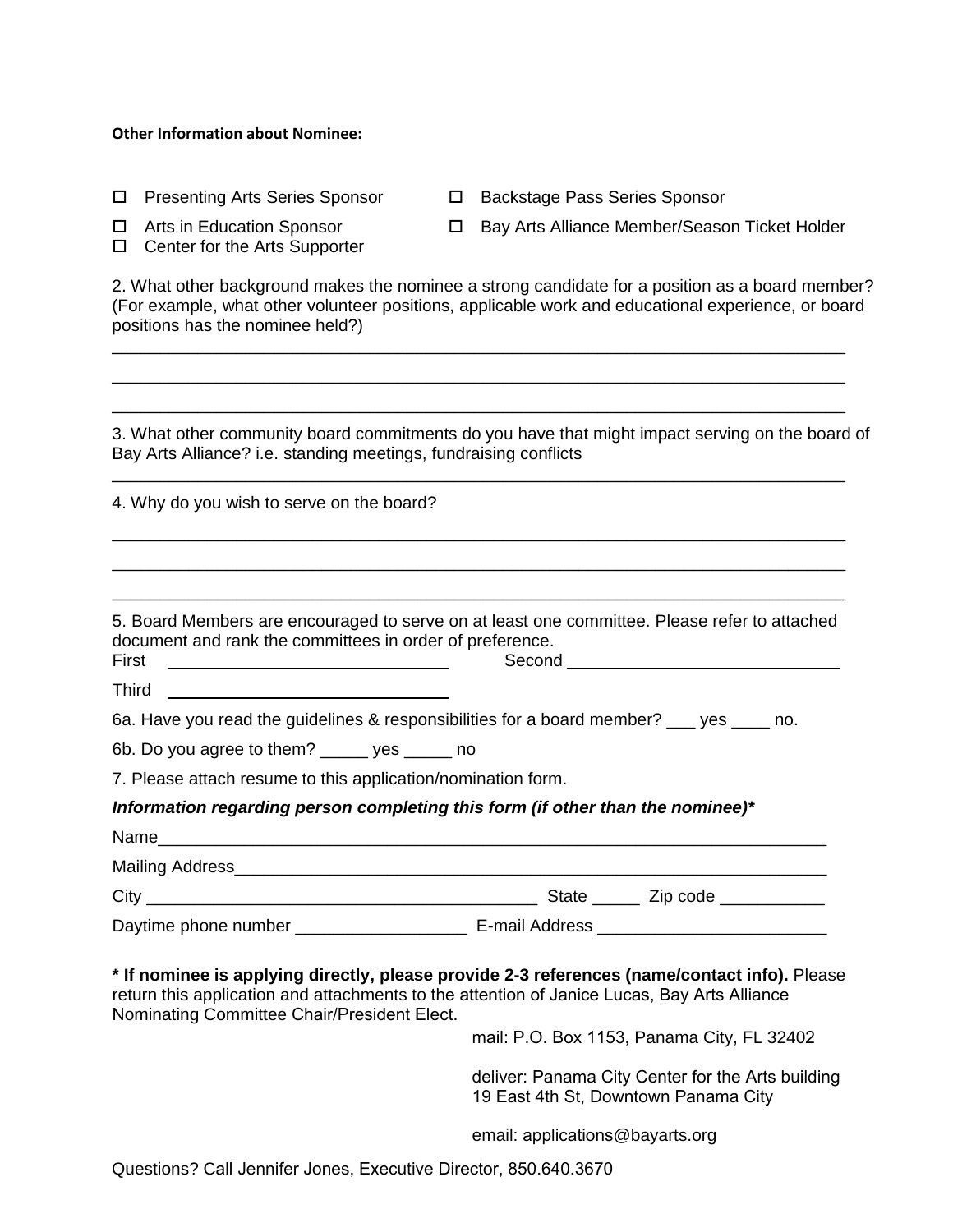# **Bay Arts Alliance Attendance Policy - rev. 2019**

### **Purpose**

This policy is intended to encourage the full contribution of all board members and assure the furtherance of our organizational mission.

### **Policy**

Attendance at all regularly scheduled meetings is required. Attendance at committee meetings and events sponsored by Bay Arts Alliance is strongly encouraged.

### **Definition of a Board Attendance Problem**

A board attendance problem occurs if any of the following conditions exist in regard to a board member's attendance to board meetings:

*1.* The member misses three consecutive, regularly scheduled board meetings. *2.* The member misses fifty percent or more of the total number of regularly scheduled board meetings in a twelve-month period.

### **Suggested Response to a Board Attendance Problem**

Any Board attendance problem shall be reported by the Secretary to the President, who will promptly contact the member to discuss the problem. The member's response will promptly be shared by the President with the Director and Executive Committee to decide what actions to take regarding the board member's future membership on the board. The member shall be invited, but not obligated, to attend the meeting of the Executive Committee in which resolution of the member's board attendance problem is being considered. The Executive Committee shall consider the Member's participation in committees or other Board events, known scheduling conflicts and any other information it deems relevant. The Executive Committee may determine to terminate the member's membership on the board, defer action on the board attendance problem for a time certain, recommend to the Board and member an alternate method of participation for the member in Board meetings or events, or take any other action the Committee deems appropriate under the circumstances. The President shall timely notify the member of the Executive Committee's action on the member's board attendance problem.

If the Executive Committee decides to recommend termination of the member to the Board, the President will notify the member with the board-attendance problem of the Executive Committee's decision to terminate the member's membership on the board. The President will request a letter of resignation from the member to be received within the next two weeks. The board will vote regarding acceptance of the member's resignation letter at the next regularly scheduled board meeting.

All board members shall receive a copy of this official policy.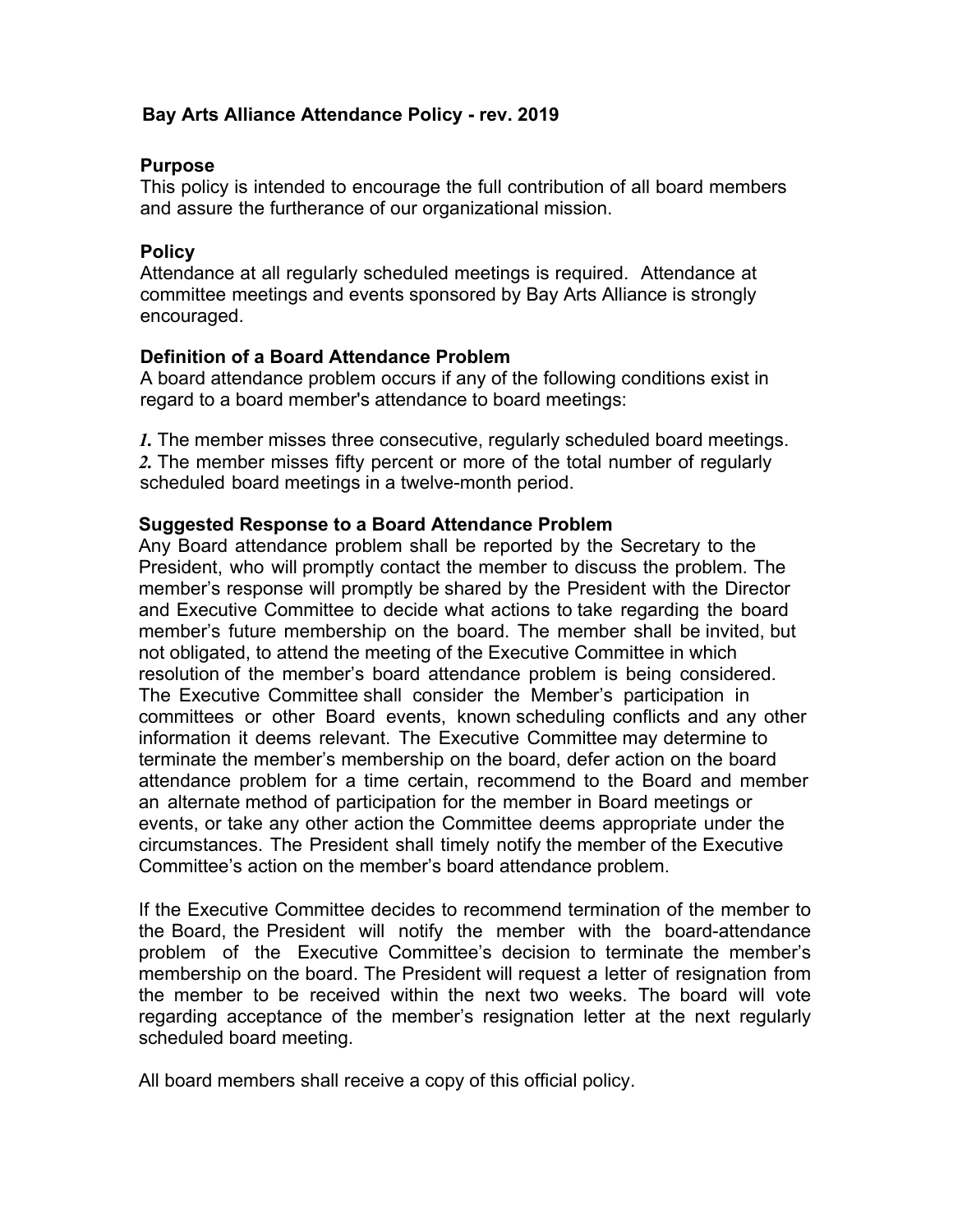#### **Bay Arts Alliance Volunteer Board Committees rev. 2019**

**Development & Public Relations** shall prepare and implement an annual membership and development plan which shall have specific goals and a budget for public relations; oversee social events during the year; coordinate plans and work with the Executive Director and with other committees or individuals to the degree deemed beneficial for membership development, financial stability and the overall advancement of Bay Arts Alliance; and monitor the implementation of the membership development plan and budget. At the end of the fiscal year, the chairperson shall prepare and give a summary and recommendations report to the succeeding Board of Directors.

**Finance & Strategic Planning Committee** shall work with the Executive Director and Finance & Strategic Planning Committee membership to: develop, implement and monitor a budget for the committee's activities; monitor other committees' activities and plans to ascertain parallel compliance with Bay Arts' long range plans and report such findings to the Board of Directors throughout the year; lead the review of Bay Arts' operating budget and any other budgets in which Bay Arts has a fiduciary accountability before they are submitted to the Executive Board for approval; and evaluate all long term investments and expenditures. This committee's meetings will be held regularly and as deemed necessary, according to programming and other responsibilities throughout the year.

**Performance Programming** shall work with staff on the preparation and execution of an annual events/production plan which will include a budget. This plan shall be developed in conjunction with the Executive Director and shall be approved by the Board of Directors. The chairperson shall monitor the implementation of the annual events/production plan and budget, report to the Board on its progress and shall make recommendations to the Board during the course of the year as may be appropriate in order to meet the budget projections of the plan.

**Arts in Education** shall work with staff to develop a schedule of programs to be offered to selected grade levels or populations within the local schools along with a proposed committee budget detailing activities, programs and other associated committee expenses. This plan shall be developed in conjunction with the Executive Director and shall be approved by the Board of Directors. At the end of the fiscal year, the chairperson shall prepare and give a report regarding the past and proposed years' activities and projects as well as any recommendations for changes to the committee's assigned responsibilities to the succeeding Board of Directors.

**Art Programming** shall work with staff on the preparation and execution of an annual events/production plan which will include a budget. This plan shall be developed in conjunction with the Executive Director and shall be approved by the Board of Directors. The chairperson shall monitor the implementation of the annual events/production plan and budget, report to the Board on its progress and shall make recommendations to the Board during the course of the year as may be appropriate in order to meet the budget projections of the plan.

**Personnel Committee** shall work with the Executive Director (senior/supervisory staff) and direct reports to provide guidance, support and input in matters regarding personnel and will assist in developing, maintaining and ensuring mid-year and annual performance reviews. The chairperson or committee members may sit in on performance reviews with supervisory staff and direct reports.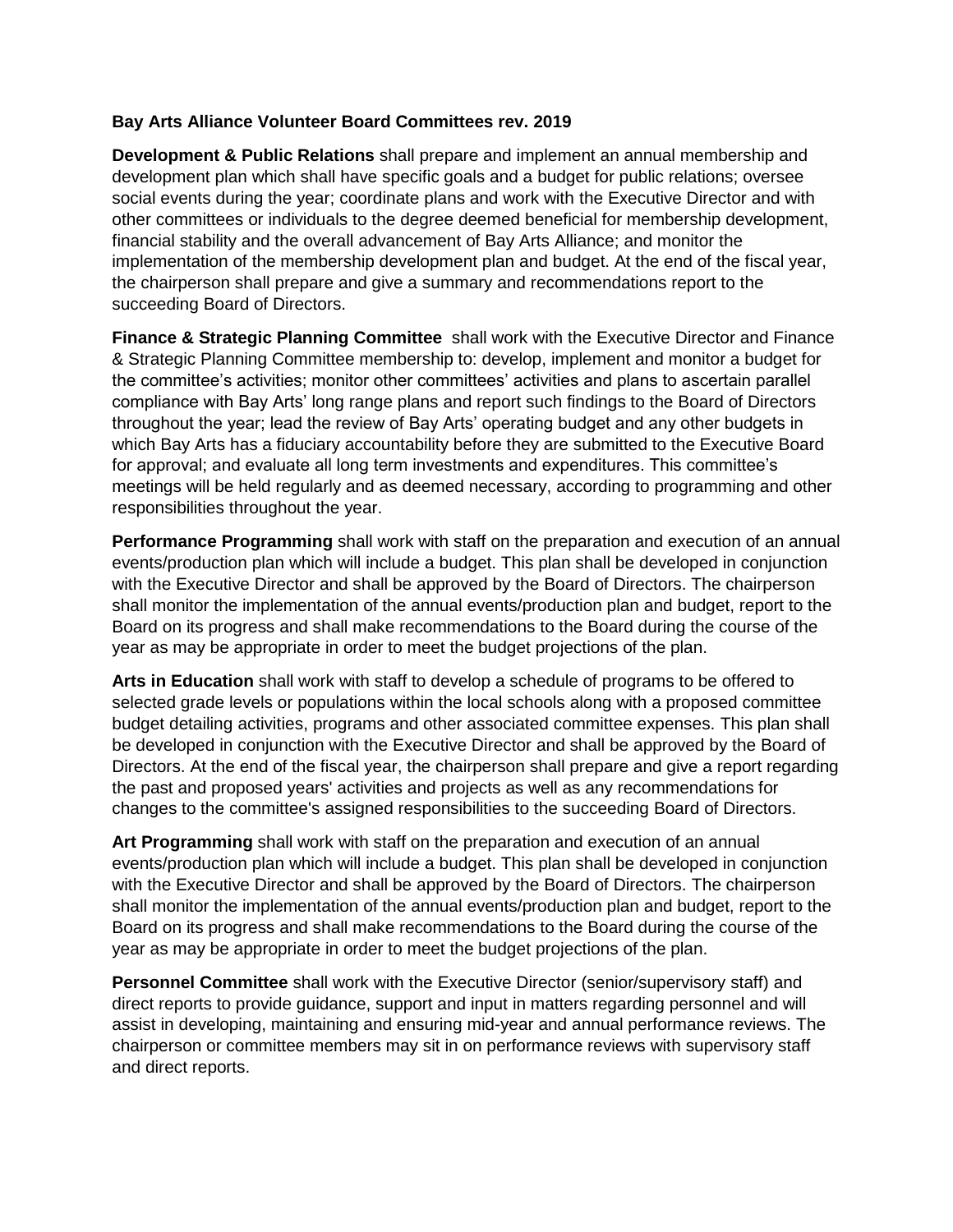# **I. Statement of Policy**

A possible conflict of interest exists when a director has a material personal interest, either direct or indirect, in a proposed transaction involving this organization. When a director has an interest in a transaction being considered by the organization, the director should disclose that conflict before the board of directors or staff member takes action on the matter. Any board member having a conflict of interest will not vote or use his or her personal influence on the matter and will not be present when the matter is discussed by the board. The minutes of the meeting will reflect that a disclosure was made, and the abstention from voting.

This policy also will apply to immediate family members, the organization's committees, and its volunteer association. Directors, committee members, staff members, and officers of the volunteer association will be required to attest annually to their familiarity with this policy and to provide information concerning any possible conflict of interest so that disclosure, if necessary, is made.

Staff members and their immediate families will not benefit materially from the organization beyond receipt of salaries, fringe benefits, and reimbursement for authorized expenses.

# **II. Definition of Material Personal Interest**

A material personal interest is:

- 1. an ownership or investment interest in any entity with which this organization has a transaction or arrangement;
- 2. a compensation arrangement with the organization or with any entity or individual with which the organization has a transaction or arrangement; or
- 3. a potential ownership or investment interest in, or compensation arrangement with, any entity or individual with which the organization is negotiating a transaction or arrangement.

Compensation includes direct and indirect remuneration as well as gifts, favors, and non-financial benefits that are not insubstantial.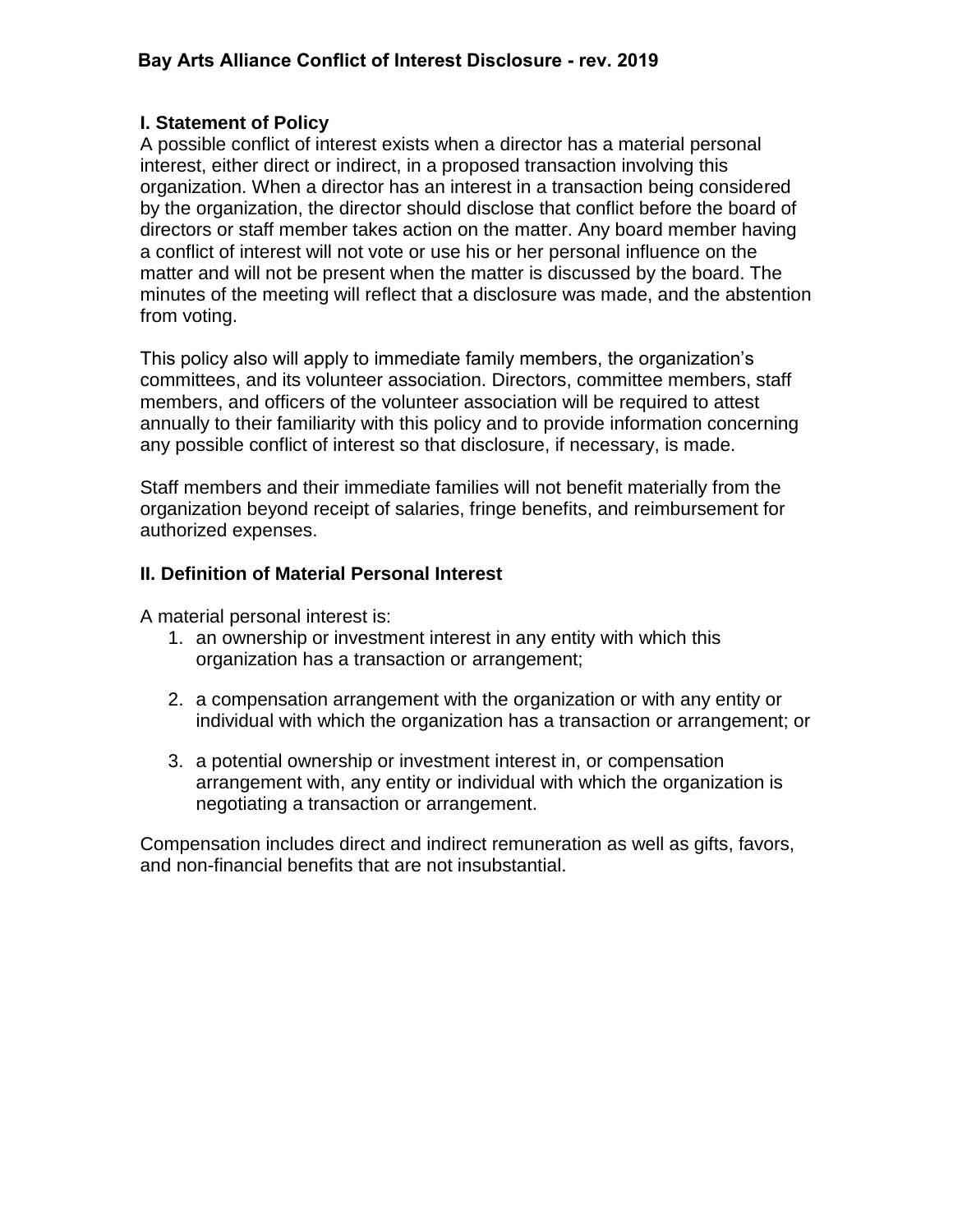#### **III. Procedures**

- 1. The interested director(s) will disclose to the Board, preferably in writing, the material facts as to his or her material personal interest in the transaction and in any corporation, partnership, association or other organization involved in the transaction prior to the meeting at which the Board acts upon the transaction.
- 2. The interested director(s) will absent himself or herself from the meeting while the transaction is discussed and acted upon.
- 3. The vote of a majority of the disinterested directors participating in the meeting and constituting a quorum, after reaching a decision regarding whether the proposed transaction is fair to the organization, will be required for approval of the transaction. The minutes for the meeting will reflect that a disclosure of interest was made and that the interested director(s) abstained from voting and was not present during the Board's consideration of the transaction.
- 4. These procedures (i) will apply to transactions approved after the date of adoption of this policy; (ii) will not apply to reimbursement of expenses actually incurred by any director in the course of performing his or her duties as such; and (iii) may be waived or altered in any particular case by vote of a majority of the full Board of Directors for good cause shown.

### **IV. Potential Conflict Report**

To assist in implementing this Policy, each proposed new Board member will file a Potential Conflict Report in the form of Exhibit A hereto in connection with the selection process. Existing Board members will file a Potential Conflict Report annually, in October, with the Executive Director, whose responsibility it will be to oversee the annual distribution of such forms to existing Board members.